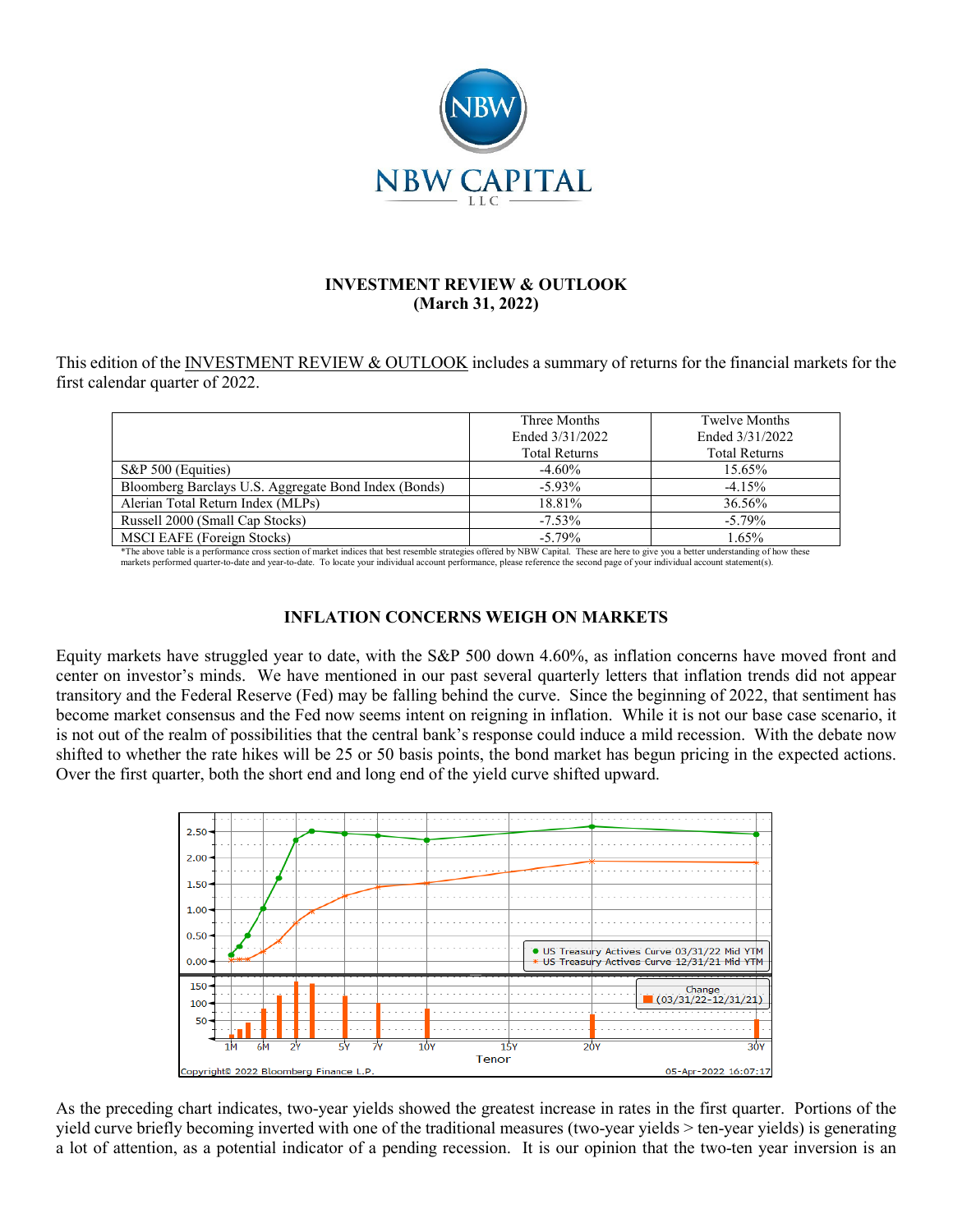# INVESTMENT REVIEW & OUTLOOK March 31, 2022 Page 2 of 4

important warning of a potential policy mistake by the Fed; however, the most reliable indicator of recessions is an inversion of the three-month vs. ten-year portion of the yield curve. This portion of the curve remains very steep and is not yet signaling potential problems ahead.

While we would agree the rate hiking cycle brings increased risks to the financial markets, more important to us is what this inversion means for future equity returns. Here, the message is more mixed over the past six episodes (dating back to the 1970s), where the subsequent returns after two-year vs. ten-year yield curve inversion were on par with (or even better than) long-term averages.



## **GEOPOLITICS JOIN THE LIST OF CONCERNS**

In addition to concerns about inflation and rising interest rates, geopolitical concerns weighed on equity markets as many were surprised by the magnitude of Russia's invasion of Ukraine. The buildup of forces at the border certainly offered warning signals, yet the atrocities witnessed bring the reality home to roost. The U.S., our NATO allies and most countries around the world have responded appropriately with what will prove to be very punishing economic sanctions against Russia. While we can all speculate if more could be done, or the situation handled better, I think most agree avoiding a nuclear confrontation is in everyone's best interest. NBW Capital will be monitoring the impact that sanctions have on the global economy. At this time, it appears that the economies of the European Union will be hurt the most by costs associated with imposing sanctions.

In the early days of the conflict, many questioned what the signal would be to China about their stalemate with Taiwan. We believe the magnitude of economic sanctions and the impact it will have on the Russian economy, as well as the near universal condemnation of the invasion, sent a clear signal about the use of military force. So, while Xi Jinping may have a clear desire to reunify Taiwan, it is safe to say he is a much more rational actor and moral person than Vladimir Putin (pretty low bar) so that concern should continue to subside.

## **EXPECT HIGHER VOLATILITY THAN LAST YEAR**

Overall, the impact of higher rates and geopolitics helped drive the Volatility Index to a one year high of over 35%. Roughly coinciding with that high mark was a 13% pullback in the S&P 500 index, putting the market in correction territory. As we highlighted last quarter, the year 2021 was a year of exceptionally low volatility, with a maximum drawdown of only 5.2% in the S&P 500 index. In many ways, the first quarter of 2022 just reintroduced us to a more normal market environment. While share price volatility is not pleasant, a strong rebound in March helped most equity indices finish the quarter down mid-single digits. Although we would like to say the worst is over, we should also caution that seasonality (summer months tend to be weak) and a mid-term election year may result in a very broad trading range over the near term.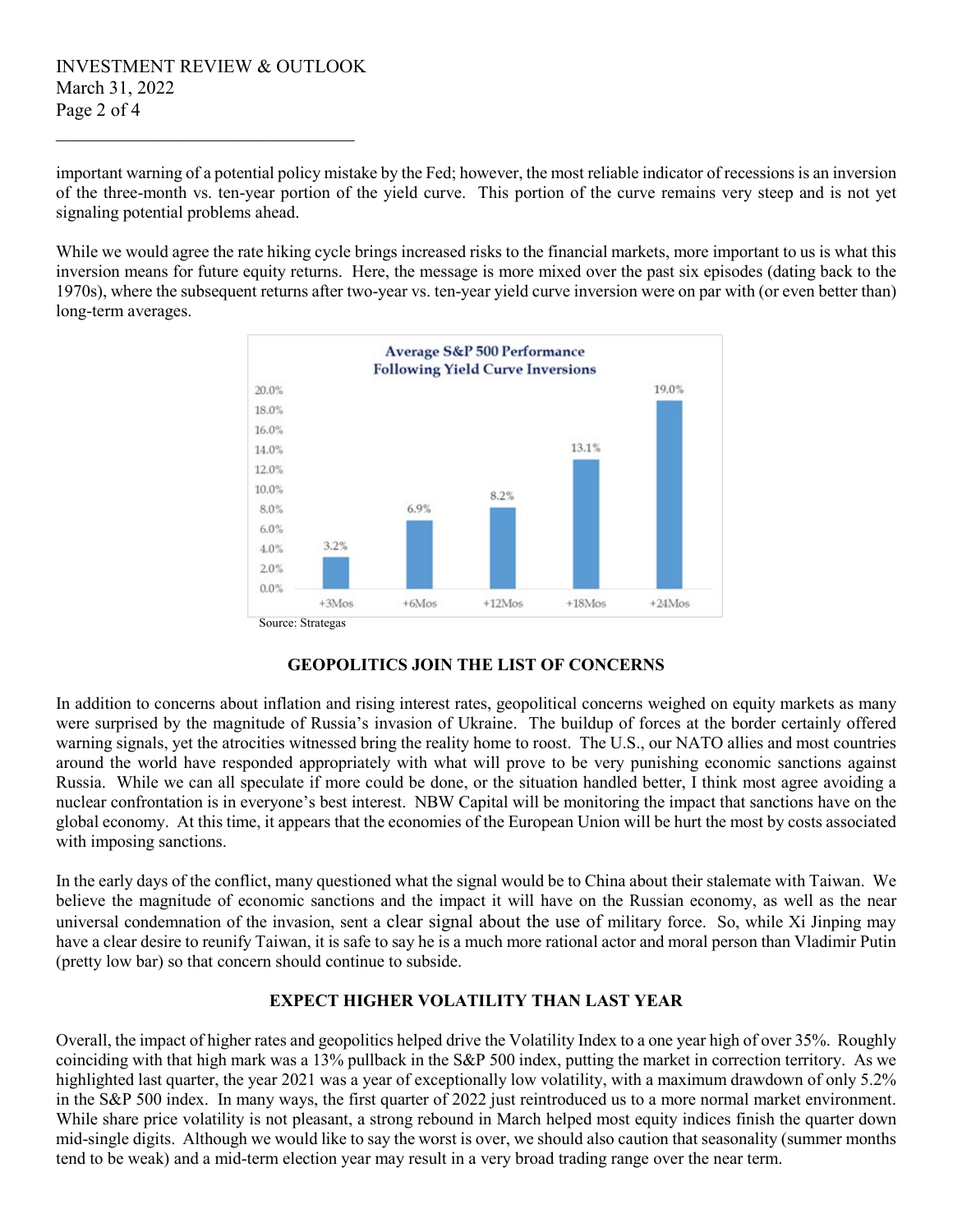

#### **U.S. ECONOMIC GROWTH REMAINS STRONG**

The U.S. economy on the other hand continues to move in the right direction, with GDP coming in at 6.9% growth for the fourth quarter of 2021. Labor markets remain strong, with big gains in non-farm payrolls, low unemployment and jobless claims and even an uptick in labor force participation rates. Leading indicators, such as Purchasing Managers Index, are off their highs, but also remain well north of 50, suggesting further expansion of the economy. One surprisingly weak indicator though was the University of Michigan Consumer Sentiment coming in at 59.4, a level not seen since the financial crisis. Weighing on this indicator would be concerns about inflation (ex. higher food and gas prices).



The strength of the economy is a double-edged sword for the equity markets, as strong current revenue and earnings growth prospects are offset by the uncertainty about future rate hikes. As we head into the first quarter's earnings season, we would note that there were very few negative preannouncements prior to quarter end. This dynamic bodes well for full year consensus earnings estimates for the S&P 500, which have actually increased from \$220 at the beginning of the year to \$226 at the end of the quarter. While we are cautious on companies with foreign exposure or those less able to pass on raw material price increases, we expect the overall earnings season to be positive.